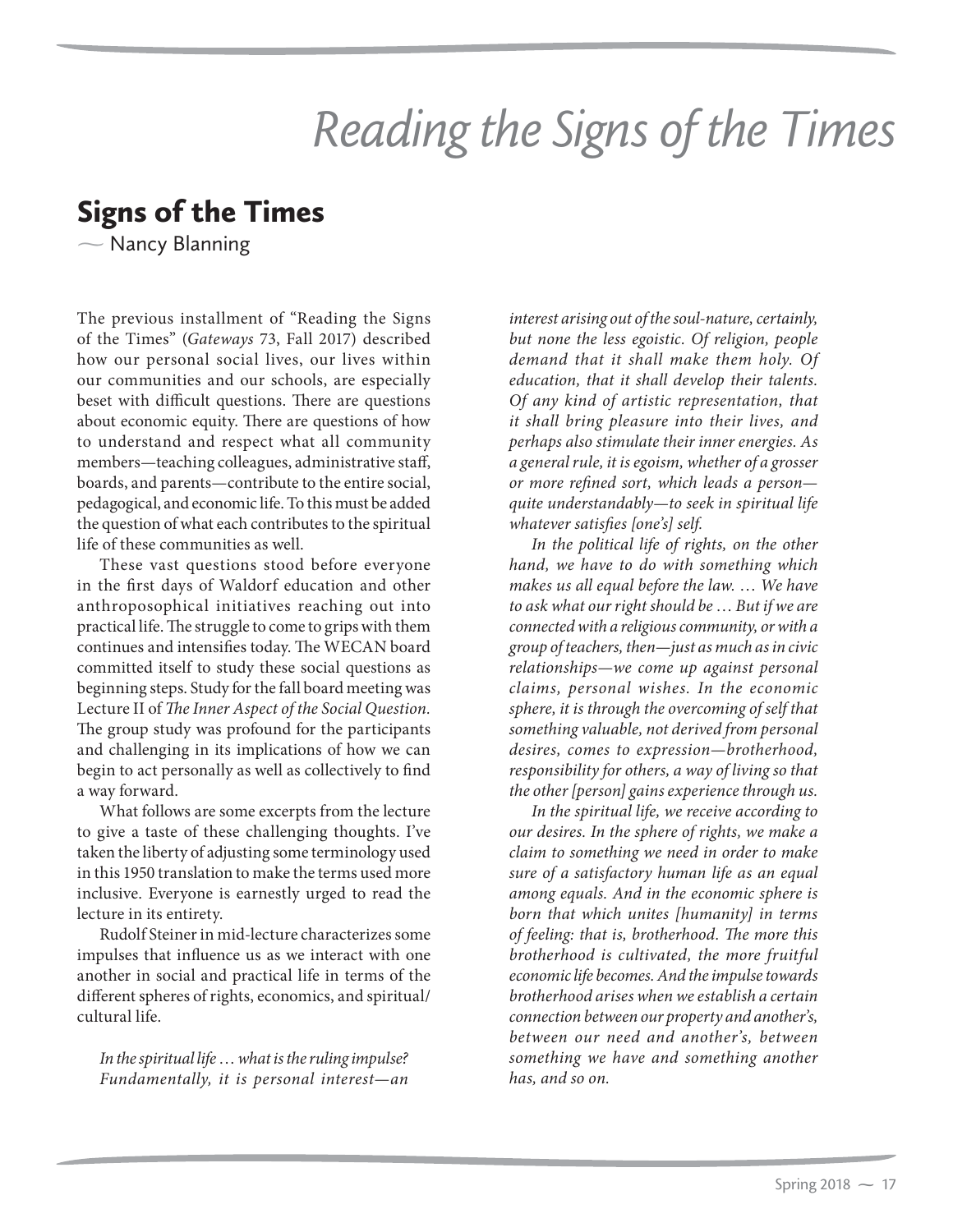Despite these noble ideals, in our social experiences in community, whether in our schools or other associations, we increasingly find ourselves at such differences of viewpoints, thoughts, and feelings that we reach impasses. We come to a standstill when divisions create factions and strife. We can become trapped within our own viewpoint and only insist more forcefully and earnestly upon the validity of our own "side." How do we find a way forward? How do we find our way to this spiritual/social path to brotherhood that Steiner described above? What he says may seem shocking and radical to our sensibilities. The lecture continues:

*We shall not find [this] if we remain egotistically bound up with our own thoughts, but only if we relate our own thoughts to those of other[s], if we expand our interest to embrace, with inner tolerance, everything human, and say to ourselves: "Through the fact of my birth I am a prejudiced person; only through being reborn into an all-embracing feeling of fellowship for the thoughts of all [others] shall I find in myself the impulse which is, in truth, the [Spiritual] Impulse. If I do not look on myself alone as the source of everything I think, but recognize myself, right down into the depths of my soul, as a member of the human community"—then, my dear friends, one way [now] lies open. This is the way which must today be characterized as the way to the [Spirit] through thinking. Earnest self-training so that we gain a true perception for estimating the thoughts of others, and for correcting bias in ourselves—this we must take as one of life's serious tasks. For unless this task finds place among men, they will lose the way… This today is the way through thinking.*

*The other way is through the will. Here, too, people are much addicted to a false way, which*  *leads not to the [Spirit] but away [from it]*… *And in this other realm we must find again the way*… *Youth still keeps some idealism, but for the most part humanity today is dry and matter-of-fact. And [humans] are proud of what is often called practical technique, though the expression is used in a narrow sense. Humanity today has no use for ideals which are drawn from the fountain of the spirit*… *Lack of understanding among human beings is indeed the great mark of our time.*

These excerpts can give only a hint of the power and substance of what lies in this lecture. With so much divisiveness in the social and political realms today, these thoughts offer a way to shift our minds and hearts toward those with whom we disagree. A shift must begin somewhere, and Rudolf Steiner points to oneself as the starting place. May we take these on as "leading thoughts" to ponder.

Two replies came to *Gateways* in response to the fall article. Such gratitude is felt when readers share their own experiences.

The first comes from Andree Ward, early childhood teacher, teacher trainer, and mentor in Harlemville, New York. Andy relates that these thoughts about attending to the thoughts of the other with interest came on the heels of a conversation she had with early childhood colleague Stevie Ross, who taught for many years in Garden City, New York. Stevie had recently read a memoir by Alan Alda in which he described the principle of improv exercises and performances. The person in the improv dialog can never reject another's comment by saying, "That's wrong" or the like. The improv artist must always take the next step from whatever has been stated.